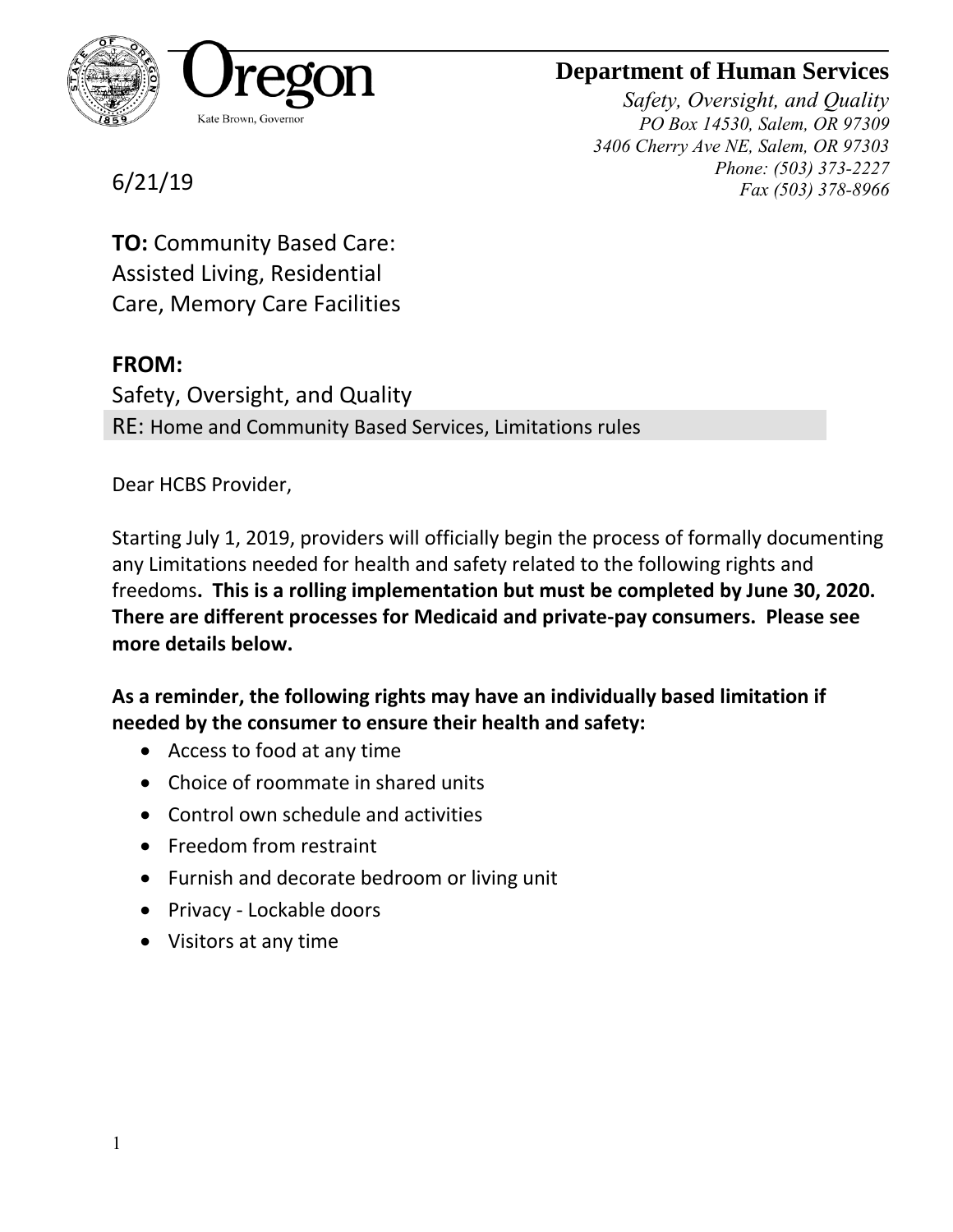## **Private Pay Process**

At each resident review conducted by the provider, the provider will now formally document any Limitations proposed for the health and safety of residents.

Please complete the attached document when Limitations are proposed and obtain the consent of the individual or their representative along with a witness signature. The witness may not be a staff person of the provider.

Should an individual not have capacity to consent, based on a Physician's written statement, efforts should be made to find a representative. If no representative can be found the provider may continue limits to protect the health and safety of the individual. The inability to consent, the attempt to find a representative, and the necessary documentation supporting the limitation should be noted in the consumer record.

## **Medicaid**

For existing Medicaid Consumers, Case Managers will discuss the need for any Limitations at the annual reassessment. Providers do not need to contact the Case Manager prior to that reassessment for a limitation. If appropriate, any Limitations consented to will be documented on the Medicaid Service Plan by the case manager and documented in the provider's service plan. Following the first review, when a new need for a Limitation is identified, contact the Medicaid Case Manager. When a Medicaid individual cannot consent and there is no representative, one may be appointed.

For new Medicaid consumers, a provider may implement a limitation as described for private pay individuals. The Case Manager will review any limitations that the provider has implemented at the reassessment.

#### **Reminder**

All limitations should be formally documented by June 30, 2020. By following a schedule of documenting private-pay individuals at facility care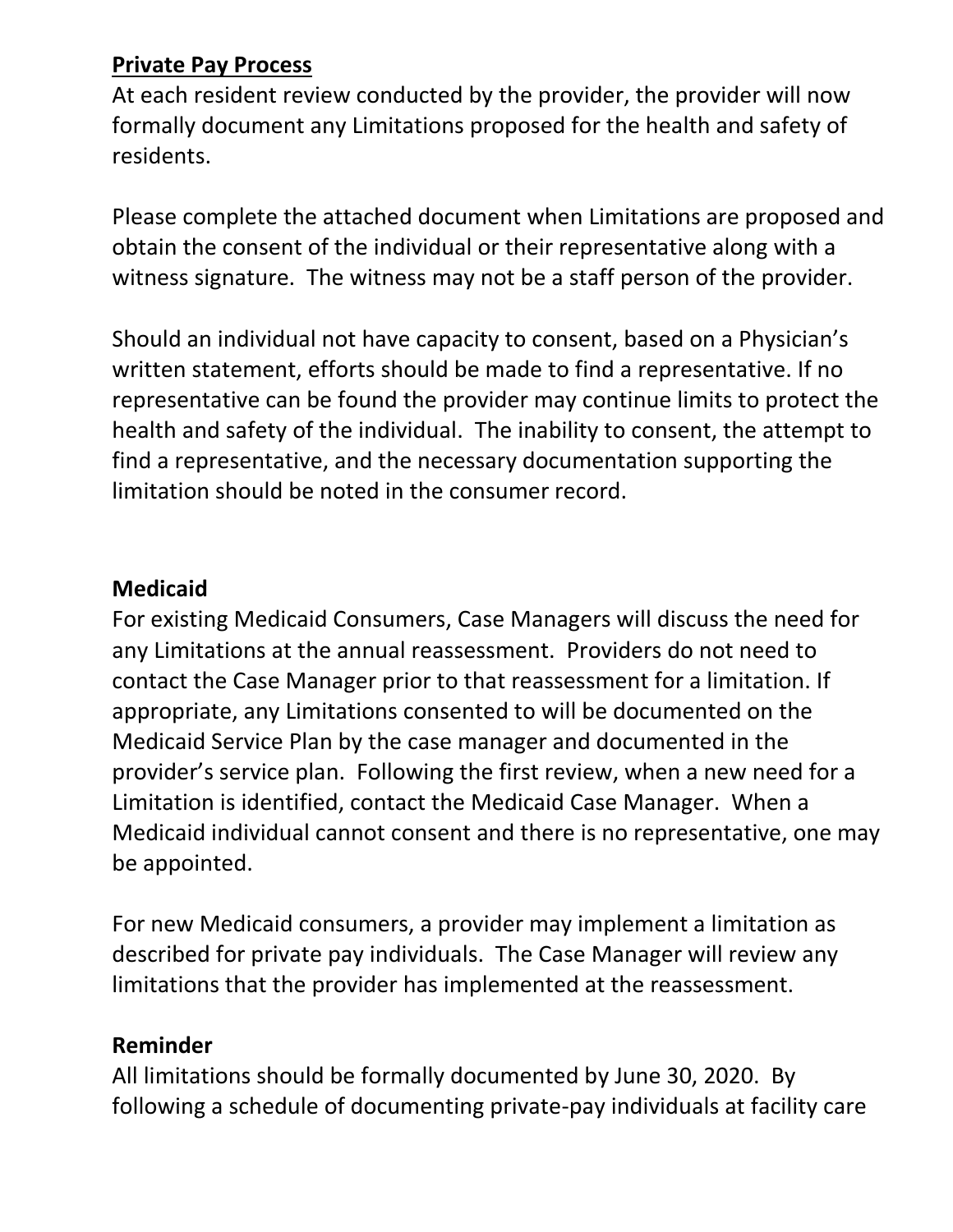plan review or during the annual reassessment for Medicaid, all Limitations should be documented during this period.

For Community-Based Care questions, please contact: [CBC.team@state.or.us.](mailto:CBC.team@state.or.us)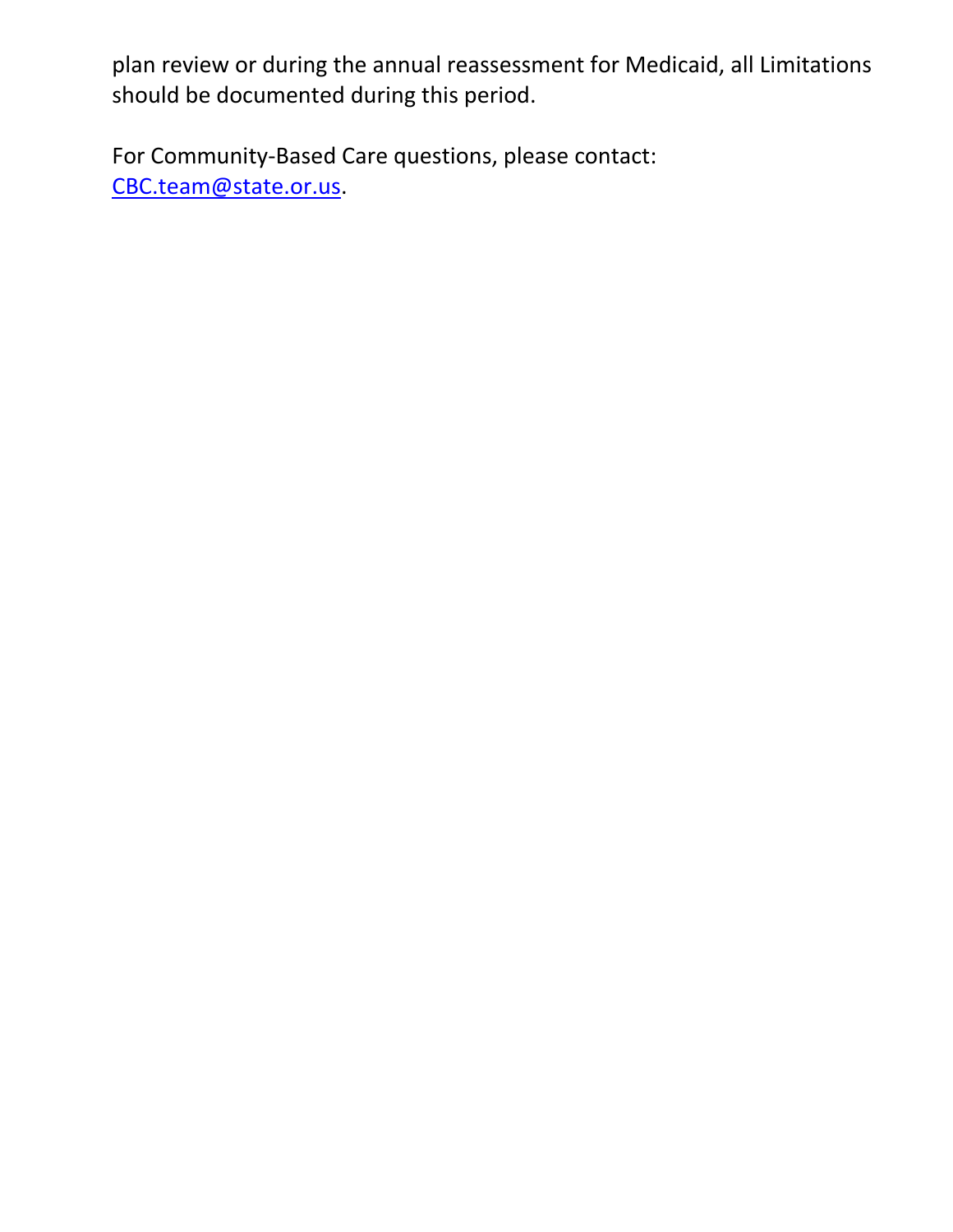# **Individual Consent to HCBS Limitation(s)**

| <b>/CDHS</b>   Oregon Departmen             |
|---------------------------------------------|
| <b>AGING &amp; PEOPLE WITH DISABILITIES</b> |

| Date printed:      | Individual's birthdate: |                  |
|--------------------|-------------------------|------------------|
| Individual's name: |                         |                  |
| Provider's name:   |                         | Private pay? Yes |
| Provider address:  |                         |                  |

#### **Individually-Based Limitations to the Rules for individuals receiving Home and Community-Based Services (HCBS) in a provider-owned, controlled or operated residential setting:**

This form is to be completed when there is an Individually-Based Limitation(s) to the HCBS rule requirements proposed in a provider-owned, controlled or operated residential setting. **Select the appropriate limitation(s) from the list below by providing the requested start and end dates for the limitation(s). These dates cannot exceed one (1) year.**

| <b>Rights that may be limited</b>           | <b>Requested</b><br>start date | <b>Requested</b><br>end date |
|---------------------------------------------|--------------------------------|------------------------------|
| Access to food at any time                  |                                |                              |
| Choice of roommate in shared units          |                                |                              |
| Control own schedule and activities         |                                |                              |
| Freedom from restraint                      |                                |                              |
| Furnish and decorate bedroom or living unit |                                |                              |
| Privacy — Lockable doors                    |                                |                              |
| Visitors at any time                        |                                |                              |

1. Describe the Individually-Based Limitation to the Rule. (*Who proposed this limitation? What is it? When is it implemented? How often? By whom? How is the limitation proportional to the risk?, etc.*)

*Describe the Individually-Based Limitation to the Rule. (Who proposed this limitation? What is it? When is it implemented? How often? By whom? How is the limitation proportional to the risk?, etc.)*

2. Describe the reason/need for the Individually-Based Limitation, including assessment activities conducted to determine the need. (*What health or safety risk is being addressed? Assessment tool, outreach, consultation, etc.*)

*Describe the reason/need for the Individually-Based Limitation, including assessment activities conducted to determine the need. (What health or safety risk is being*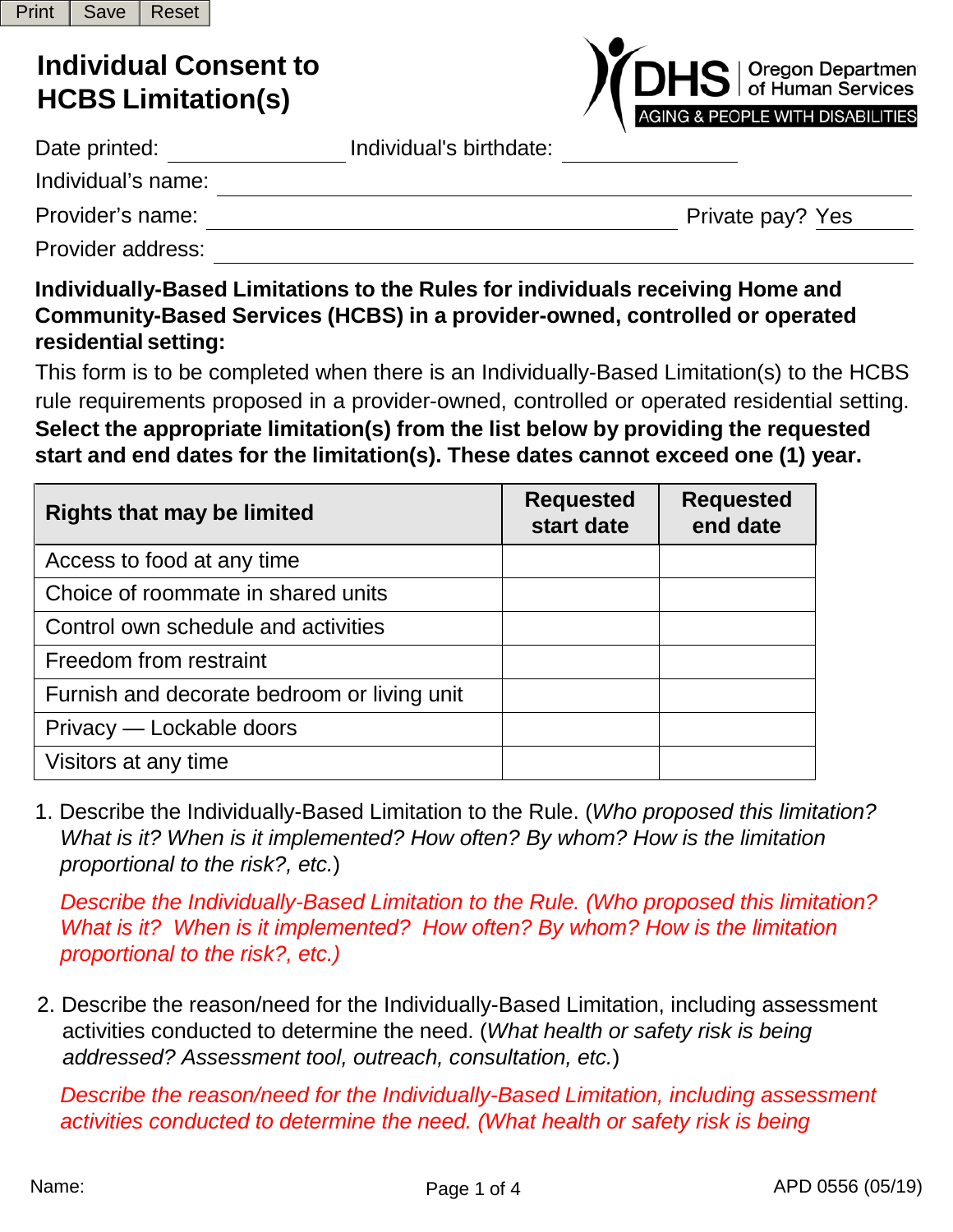*addressed? Assessment tool, outreach, consultation, etc.)*

3. Describe what positive supports and strategies were tried prior to the decision to implement the Individually-Based Limitation. (*Include documentation of positive interventions used prior to the limitation; documentation of less intrusive methods tried, but which did not work, etc.*)

*Describe what positive supports and strategies were tried prior to the decision to implement the Individually-Based Limitation. (Include documentation of positive interventions used prior to the limitation; documentation of less intrusive methods tried, but which did not work, etc.)*

4. Describe how this Individually-Based Limitation is the most appropriate option and benefits the individual. (*Why/how does implementing the limitation make sense for the individual's personal situation?*)

*Describe how this Individually-Based Limitation is the most appropriate option and benefits the Individual. (Why/how does implementing the limitation make sense for the individual's personal situation?)*

5. Describe how the effectiveness of the Individually-Based Limitation will be measured. (*Including ongoing assessment and/or data collection and frequency of measurement.*)

*Describe how the effectiveness of the Individually-Based Limitation will be measured. (Including ongoing assessment and/or data collection and frequency of measurement.):*

6. Describe the plan for monitoring the safety, effectiveness, and continued need for the limitation. (*Who is responsible to monitor? How frequently? How is the ongoing need for continued use of the limitation to be determined? Etc.*)

*Describe the plan for monitoring the safety, effectiveness, and continued need for the limitation. (Who is responsible to monitor? How frequently? How is the ongoing need for continued use of the limitation to be determined? Etc.)*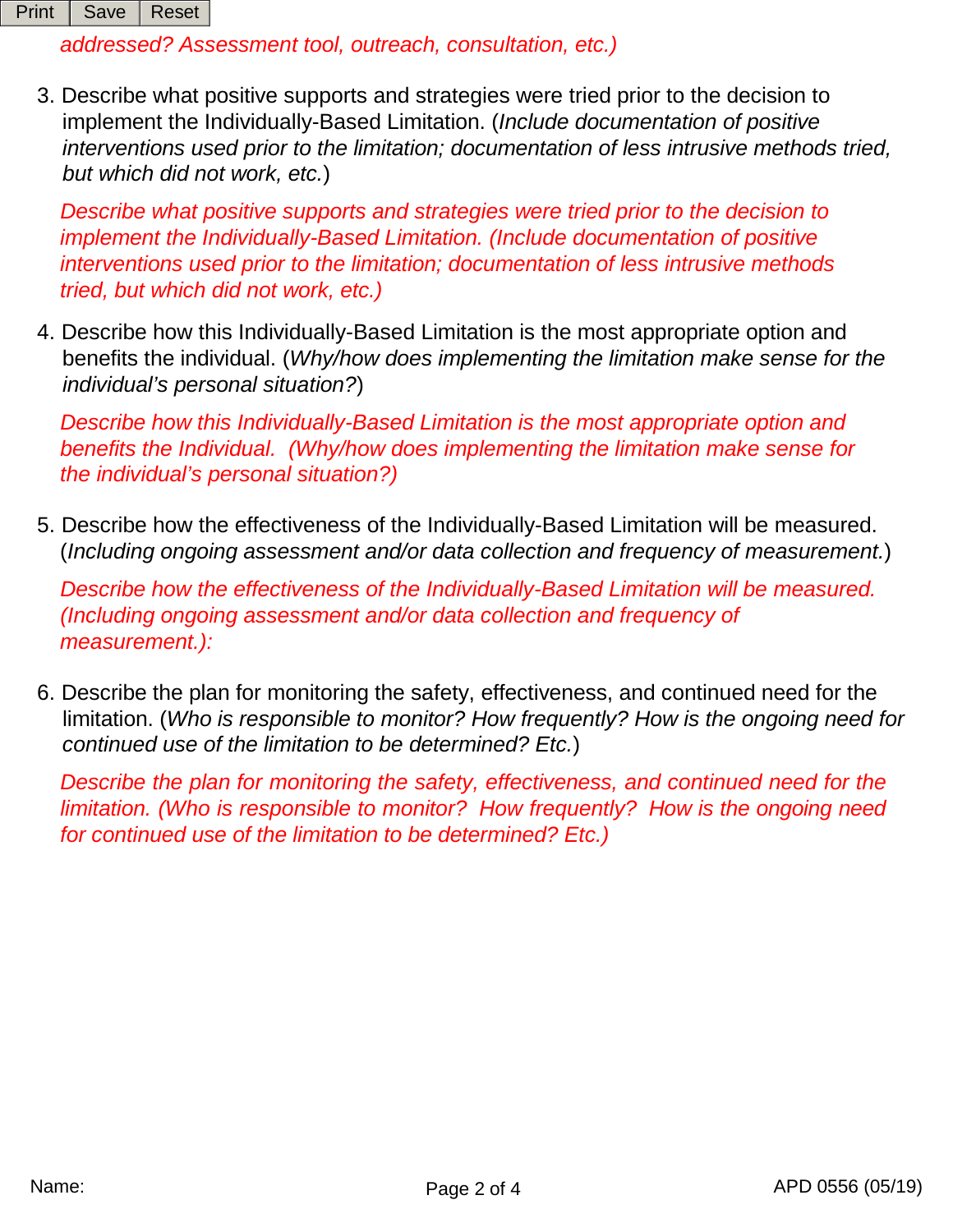|  | Print   Save   Reset |  |
|--|----------------------|--|
|--|----------------------|--|

## **Decision summary and signature section**

Select appropriate limitation(s) below by including start and end dates, as applicable. Indicate whether the individual consents, or does not consent, to the limitation(s). Please request the individual, or legal representative/guardian (*if applicable*), initial each limitation to ensure the individual's wishes are accurately reflected.

### **I understand I am not required to consent to any proposed limitation(s).**

| <b>Rights that may be limited</b>           | Start date End date | Consent?                      | Individual's<br>initials |
|---------------------------------------------|---------------------|-------------------------------|--------------------------|
| Access to food at any time                  |                     | $\bigcirc Y$ es $\bigcirc$ No |                          |
| Choice of roommate in shared units          |                     | $\bigcirc$ Yes $\bigcirc$ No  |                          |
| Control own schedule and activities         |                     | $\bigcirc$ Yes $\bigcirc$ No  |                          |
| Freedom from restraint                      |                     | $\bigcirc$ Yes $\bigcirc$ No  |                          |
| Furnish and decorate bedroom or living unit |                     | $\bigcirc$ Yes $\bigcirc$ No  |                          |
| Privacy — Lockable doors                    |                     | $\bigcirc$ Yes $\bigcirc$ No  |                          |
| Visitors at any time                        |                     | $\bigcirc$ Yes $\bigcirc$ No  |                          |

**If the individual does not agree or consent to a limitation, it will not be put in place.**

**A copy of this document will be provided to the individual.**

## **Individual statement**

I have read the above information, or it has been provided to me in a format I can understand. I have had the opportunity to ask questions about it and any questions that I have asked have been answered to my satisfaction. Where Individually-Based Limitations were discussed, I was given additional options. It was made clear to me that I do not have to agree or consent to any limitations. I agree to the sharing of this information with my care team, when applicable.

Individual, or legal representative/guardian (*if applicable*), please review that your wishes to consent or **not to** consent are accurately captured in the box you have initialed, above. Then print your name, sign and date below.

Print name

Signature Date signed